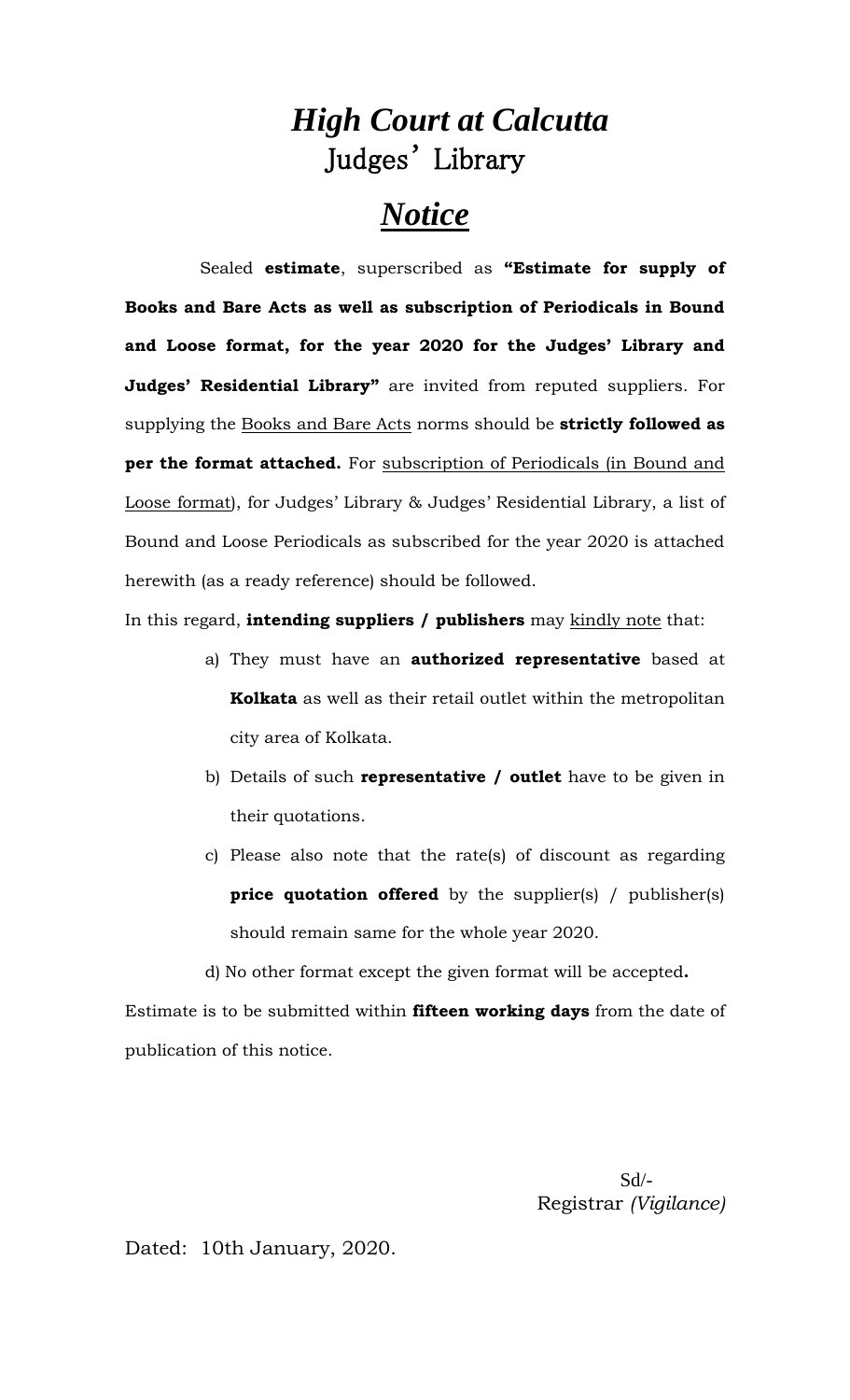#### **Books & Bare Acts for the year 2020**

| Sl.No          |                                                                                     |                                                                                      | <b>Title</b>   |           |            |      |
|----------------|-------------------------------------------------------------------------------------|--------------------------------------------------------------------------------------|----------------|-----------|------------|------|
| $\mathbf{1}$   |                                                                                     | a) Hardbound                                                                         |                |           |            |      |
|                |                                                                                     | b) Paperback                                                                         |                |           |            |      |
|                | <b>Indian Books</b>                                                                 | c) Student Edition (only those specifically published as<br><b>Student Edition</b> ) |                |           |            |      |
|                | <b>Foreign Books</b>                                                                | a) Hardbound                                                                         |                |           |            |      |
|                |                                                                                     | b) Paperback                                                                         |                |           |            |      |
| $\overline{2}$ |                                                                                     | c) Student Edition (only those specifically published as<br><b>Student Edition</b> ) |                |           |            |      |
|                | <b>General Books,</b>                                                               | a) Hardbound                                                                         |                |           |            |      |
|                | Dictionaries,                                                                       | b) Paperback                                                                         |                |           |            |      |
| 3              | <b>Governmental, Services</b><br><b>Related Books (Non Legal</b><br><b>Titles</b> ) | c) Student Edition (only those specifically published as<br><b>Student Edition)</b>  |                |           |            |      |
| $\overline{4}$ | <b>Self-Publication of Any</b><br><b>Publishing House</b>                           |                                                                                      |                |           |            |      |
| 5              | <b>Bare Acts</b>                                                                    | a) Central                                                                           | <b>ULP</b>     | EBC       | <b>PBP</b> | ETC. |
|                |                                                                                     | b) State                                                                             | <b>SWASTIK</b> | TAX-N-LAW | <b>KLH</b> | ETC. |

 $\vert$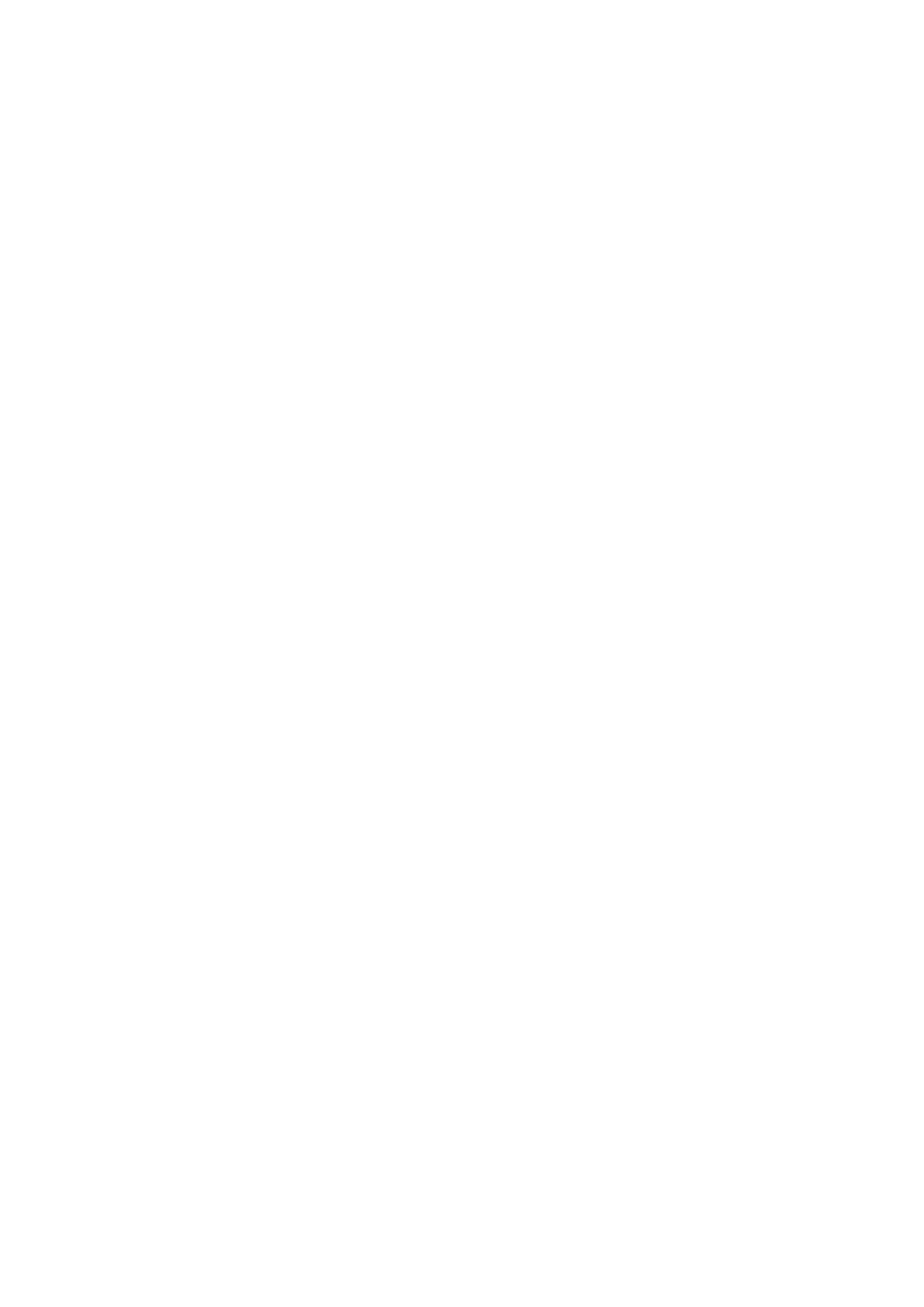#### **Bound Periodical (Indian Publication) 2020**

| Sl <sub>No.</sub> | <b>Title</b>                             |
|-------------------|------------------------------------------|
|                   |                                          |
|                   |                                          |
| 1                 | <b>Accident &amp; Compensation Cases</b> |
| $\overline{2}$    | All India Cases                          |
| 3                 | All India Service Laws Journal           |
| $\overline{4}$    | <b>Allahabad Law Reports</b>             |
| 5                 | <b>Andhra Law Times</b>                  |
| 6                 | <b>Arbitration Law Reporter</b>          |
| 7                 | <b>Bombay Cases Reporter</b>             |
| 8                 | <b>Business Law Reports</b>              |
| 9                 | <b>Consumer Protection Judgements</b>    |
| 10                | <b>Cuttack Law Times</b>                 |
| 11                | Divorce & Matrimonial Cases              |
| 12                | <b>Excise Law Times</b>                  |
| 13                | <b>Gauhati Law Reports</b>               |
| 14                | Gujarat Law Reporter                     |
| 15                | Jabbalpur Law Journal                    |
| 16                | <b>Jharkhand Cases Reporter</b>          |
| 17                | Judgements Today                         |
| 18                | <b>Kerala Law Times</b>                  |
| 19                | Maharashtra Law Journal                  |
| 20                | Patna Law Journal                        |
| 21                | Punjab Law Reporter                      |
| 22                | Service Law Reporter                     |
| 23                | <b>Supreme Court Cases</b>               |
| 24                | <b>Supreme Laws Today</b>                |
| 25                | Transport & Accidents Cases              |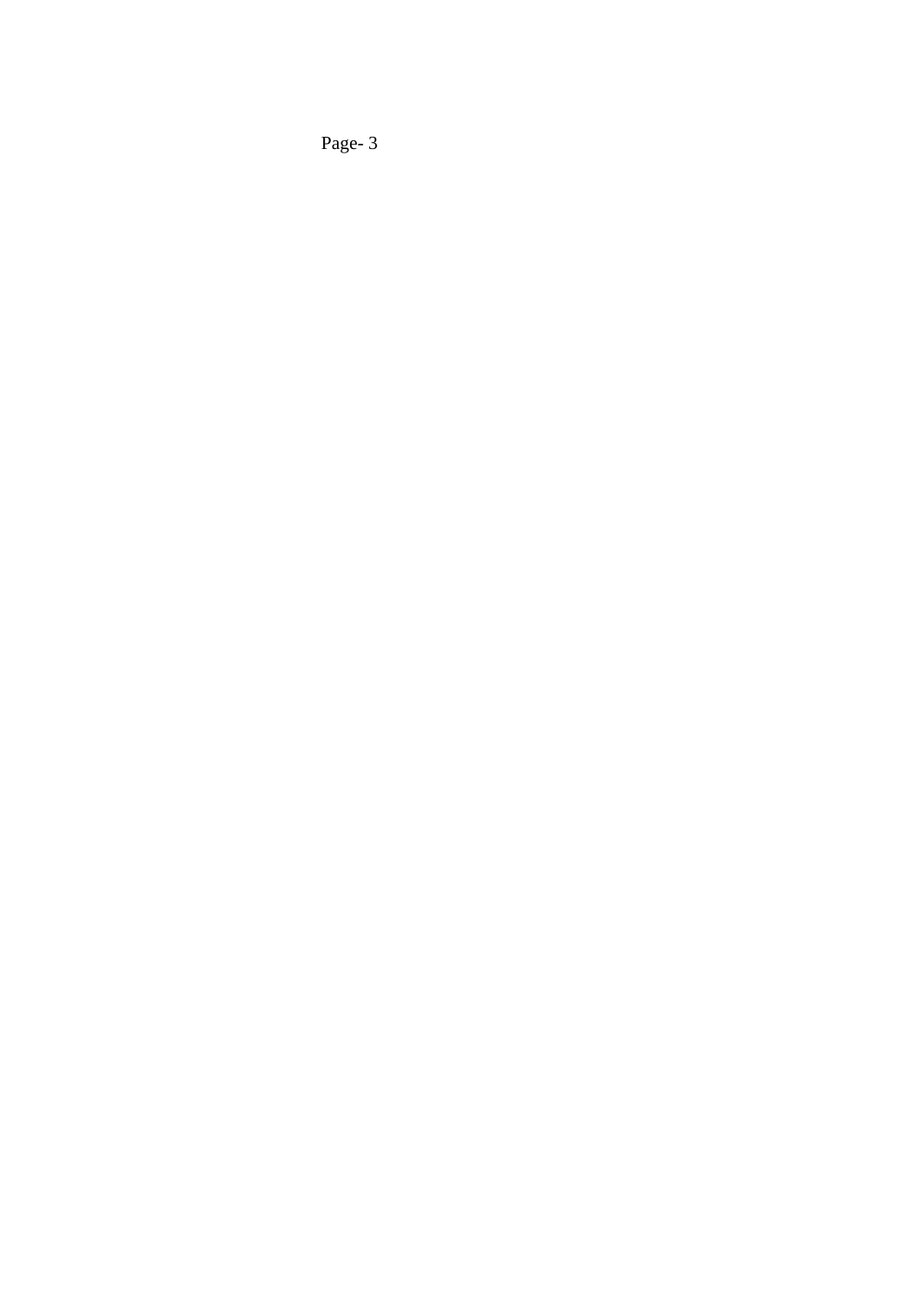### **Bound Periodical (Foreign Publication) 2020**

| Sl No.         | <b>Title of the Journal</b>                   |
|----------------|-----------------------------------------------|
| 1              | All England Law Reports                       |
| $\overline{2}$ | All England Law Reports (Commercial Cases)    |
| 3              | <b>Law Quarterly Review</b>                   |
| 4              | Cambridge Law Journal                         |
| 5              | Commonwealth Law Reports                      |
| 6              | <b>Harvard Law Review</b>                     |
| 7              | Yale Law Journal                              |
| 8              | <b>Lloyds Law Reports</b>                     |
| 9              | Reports of Patent, Design & Trade Marks Cases |
| 10             | <b>International Arbitration Law Review</b>   |
| 11             | <b>Butterworth's Human Right Cases</b>        |
| 12             | <b>Butterworth's Medico-legal Reports</b>     |
| 13             | <b>Butterworth's Company Law Cases</b>        |
| 14             | Law Reports of the Commonwealth               |
| 15             | <b>US Supreme Court Reports</b>               |
| 16             | <b>Law Reports</b>                            |
| 17             | <b>Tax Cases</b>                              |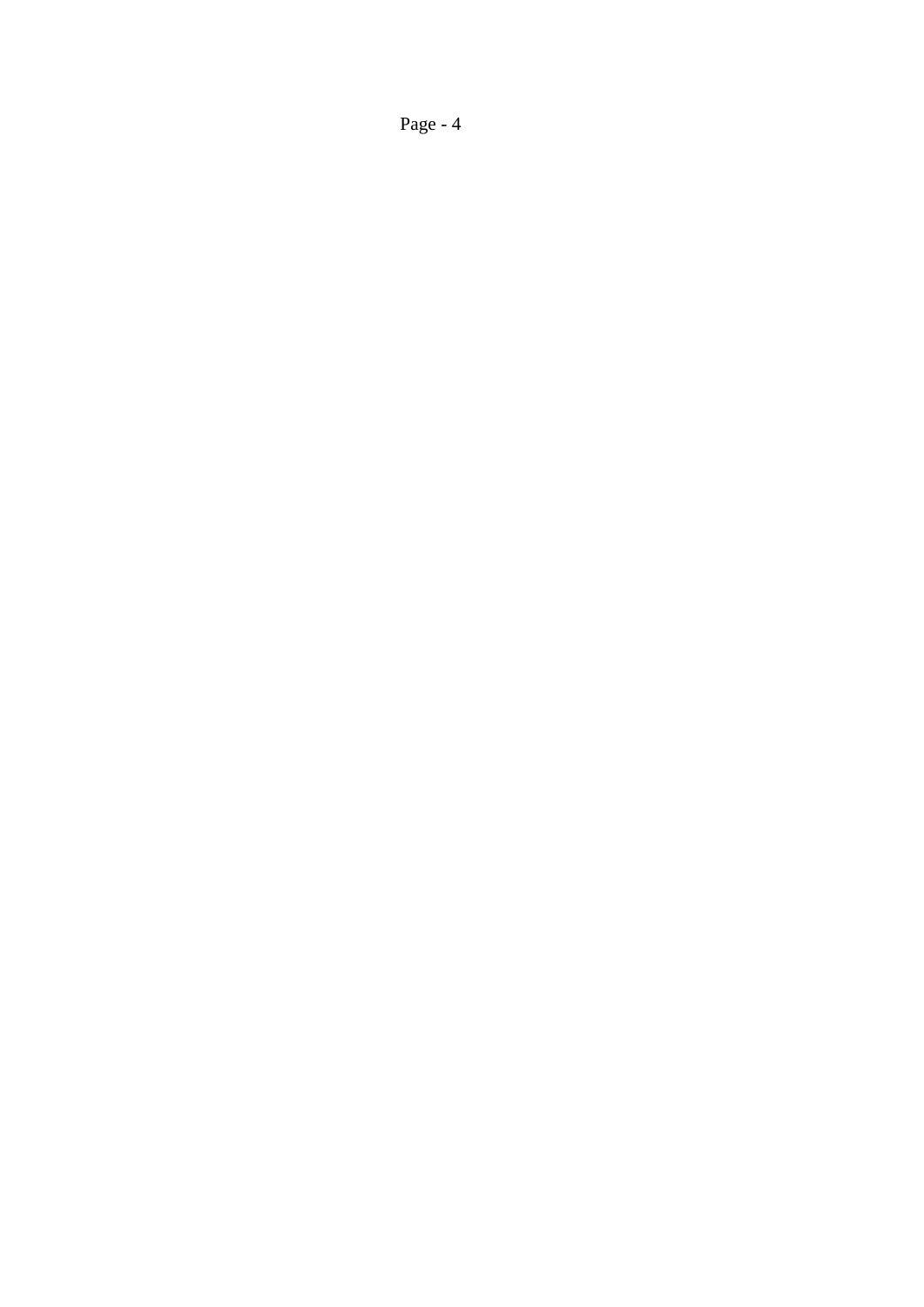| Sl No.         | <b>Title of Journal</b>                     |  |
|----------------|---------------------------------------------|--|
| 1              | <b>Accident Claims Journal</b>              |  |
| $\overline{2}$ | <b>Acts of Parliament</b>                   |  |
| 3              | All India Criminal Law Reporter             |  |
| $\overline{4}$ | <b>Banker's Journal</b>                     |  |
| 5              | <b>Banking Cases</b>                        |  |
| 6              | <b>Calcutta Criminal Law Reporter</b>       |  |
| 7              | <b>Calcutta High Court Notes</b>            |  |
| 8              | Calcutta Law Journal                        |  |
| 9              | <b>Calcutta Law Times</b>                   |  |
| 10             | <b>Calcutta Weekly Notes</b>                |  |
| 11             | <b>Central and West Bengal Statutes</b>     |  |
| 12             | <b>Company Cases</b>                        |  |
| 13             | Company Law Journal                         |  |
| 14             | Competition Law Reports                     |  |
| 15             | <b>Consumer Protection Reporter</b>         |  |
| 16             | $\overline{\text{C}}$ rimes                 |  |
| 17             | <b>Current Central Legislation</b>          |  |
| 18             | <b>Current Civil Cases</b>                  |  |
| 19             | <b>Education &amp; Service Cases</b>        |  |
| 20             | <b>Energy Law Reports</b>                   |  |
| 21             | Goods & Service Tax Cases                   |  |
| 22             | Goods & Service Tax Reports                 |  |
| 23             | <b>GST Law Times</b>                        |  |
| 24             | <b>Income Tax Reports</b>                   |  |
| 25             | <b>Indian Civil Cases</b>                   |  |
| 26             | <b>Indian Factories and Labour Reports</b>  |  |
| 27             | Indian Human Rights Law Review              |  |
| 28             | <b>Indian Law Reports - Calcutta Series</b> |  |
| 29             | Judgements Today                            |  |
| 30             | Labour Law Journal                          |  |
| 31             | Madras Law Journal                          |  |
| 32             | Manupatra Intellectual Property Reports     |  |
| 33             | <b>NUJS Law Review</b>                      |  |
| 34             | <b>Patent and Trade Mark Cases</b>          |  |
| 35             | <b>Rent Control Reporter</b>                |  |
| 36             | <b>Right to Information Reporter</b>        |  |
| 37             | Scale                                       |  |
| 38             | <b>SEBI &amp; Corporate Laws</b>            |  |
| 39             | <b>Supreme Court Cases</b>                  |  |
| 40             | Supreme Court Cases (Civil)                 |  |
| 41             | Supreme Court Cases (Criminal)              |  |

#### **Loose Part (Indian Publication) 2020**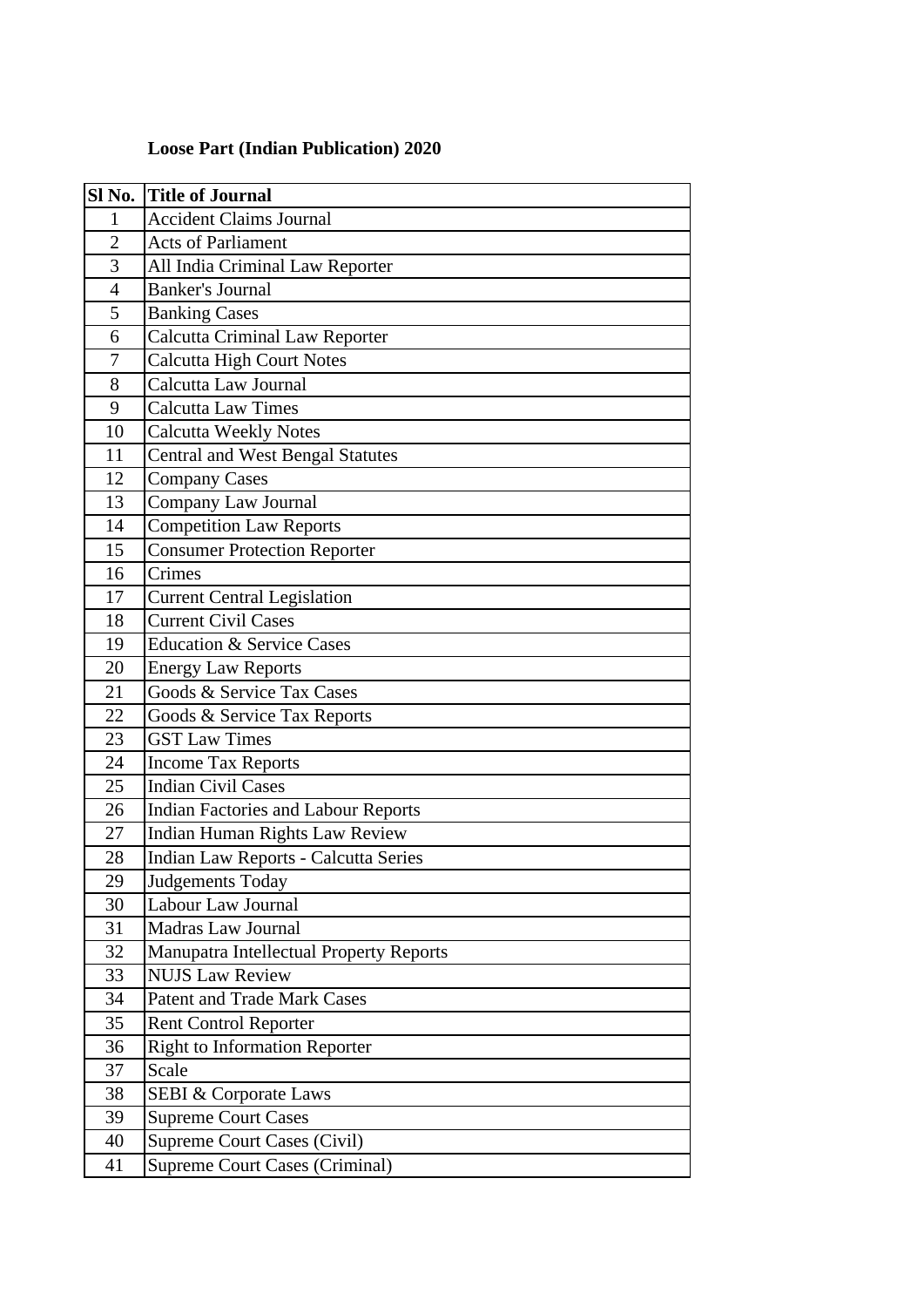| 42 | Supreme Court Cases (Labour & Services)  |
|----|------------------------------------------|
| 43 | Supreme Court Journal                    |
| 44 | Taxmann                                  |
| 45 | West Bengal Law Reporter                 |
| 46 | All India Reporter                       |
| 47 | <b>AIR Civil Cases</b>                   |
| 48 | <b>AIR Indian Law Lines</b>              |
| 49 | <b>AIR Supreme Court Weekly</b>          |
| 50 | Criminal Law Journal                     |
| 51 | <b>Labour and Industrial Cases</b>       |
| 52 | AIR Accident Claims & Compensation Cases |
| 53 | <b>AIR Cheque Dishonour Reports</b>      |
| 54 | AIR SC (Civil)                           |
| 55 | AIR SC (Criminal)                        |
| 56 | Allahabad Law Journal                    |
| 57 | <b>Bombay High Court Reports</b>         |
| 58 | Karnataka High Court Reports             |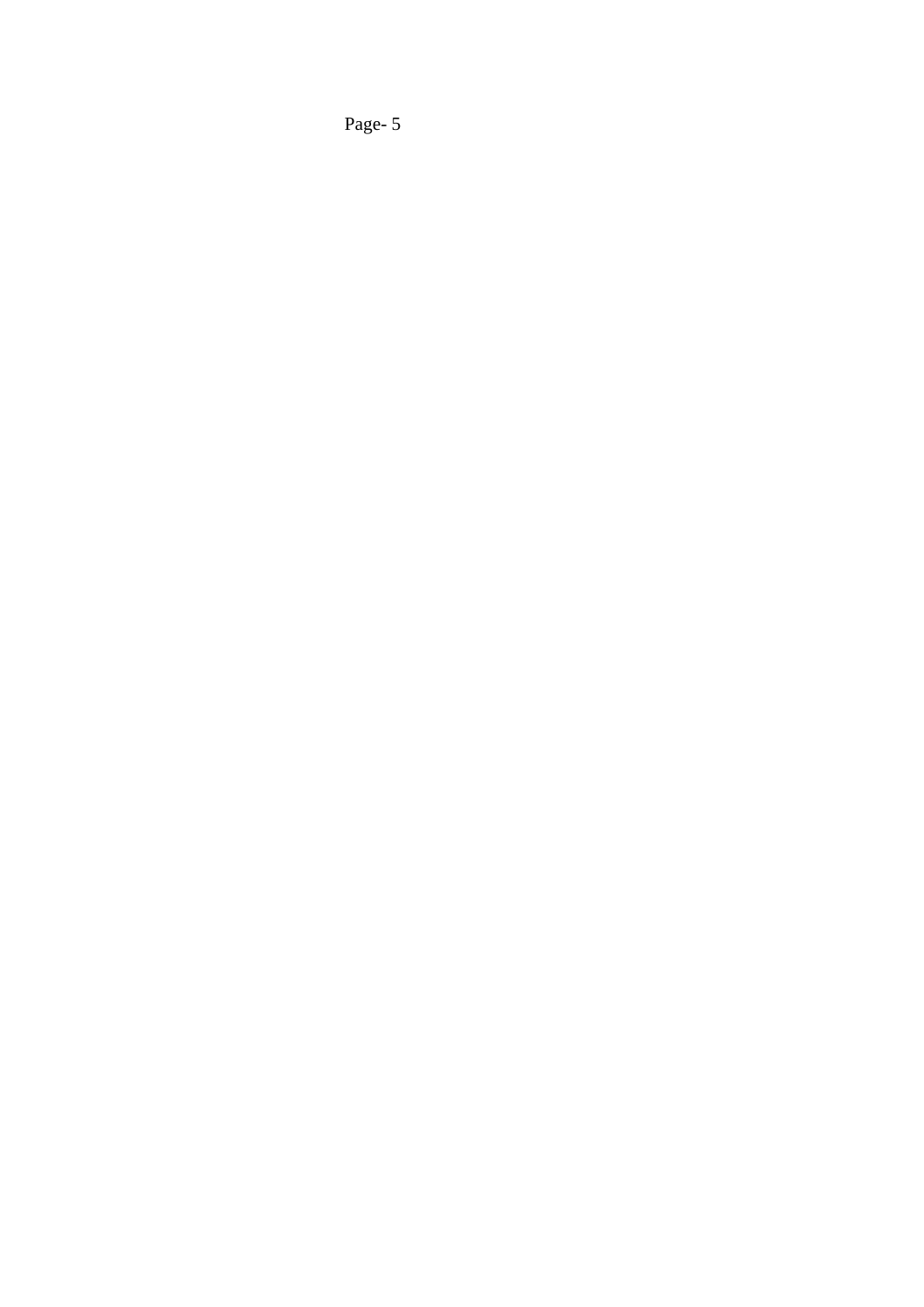#### **Loose Part (Foreign Publication) 2020**

| Sl. No. Title of Journal                  |
|-------------------------------------------|
| All England Law Reports                   |
| <b>Law Reports</b>                        |
| <b>Weekly Law Reports</b>                 |
| International & Comparative Law Quarterly |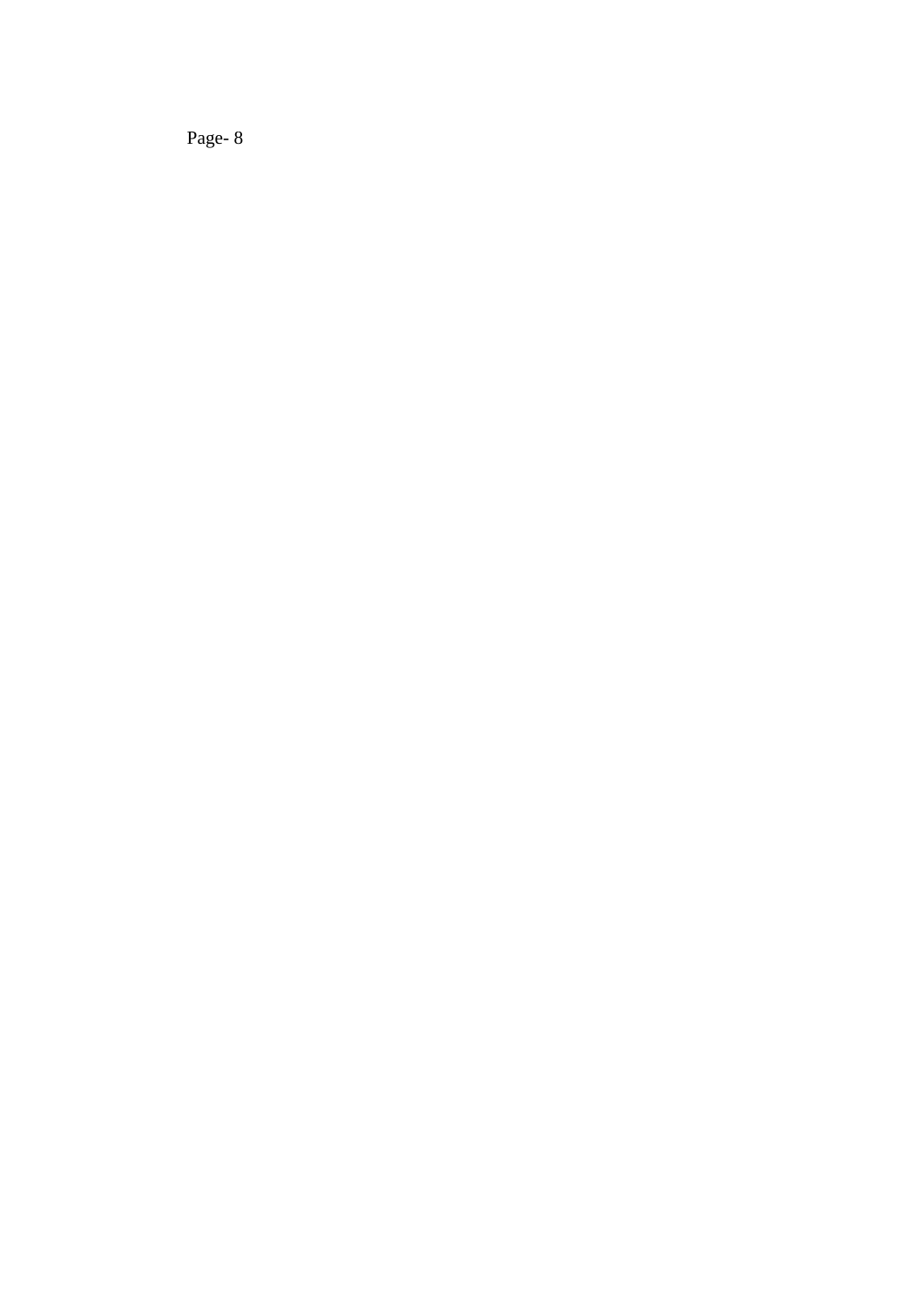#### **Loose General Periodicals 2020**

| Sl No. | <b>Title of the Journal</b>   |
|--------|-------------------------------|
| 1      | Economic & Political Weekly   |
| 2      | Heredity                      |
| 3      | National Geographic           |
| 4      | Nature                        |
| 5      | <b>Nature Genetics</b>        |
| 6      | Reader's Digest               |
| 7      | Science                       |
| 8      | Scientific American (USA)     |
| 9      | Time                          |
| 10     | The Economist                 |
| 11     | India Today                   |
| 12     | The Week                      |
| 13     | Outlook                       |
| 14     | Cosmopolitan                  |
| 15     | Caravan                       |
| 16     | Parliamentarian               |
| 17     | National Geographic Traveller |